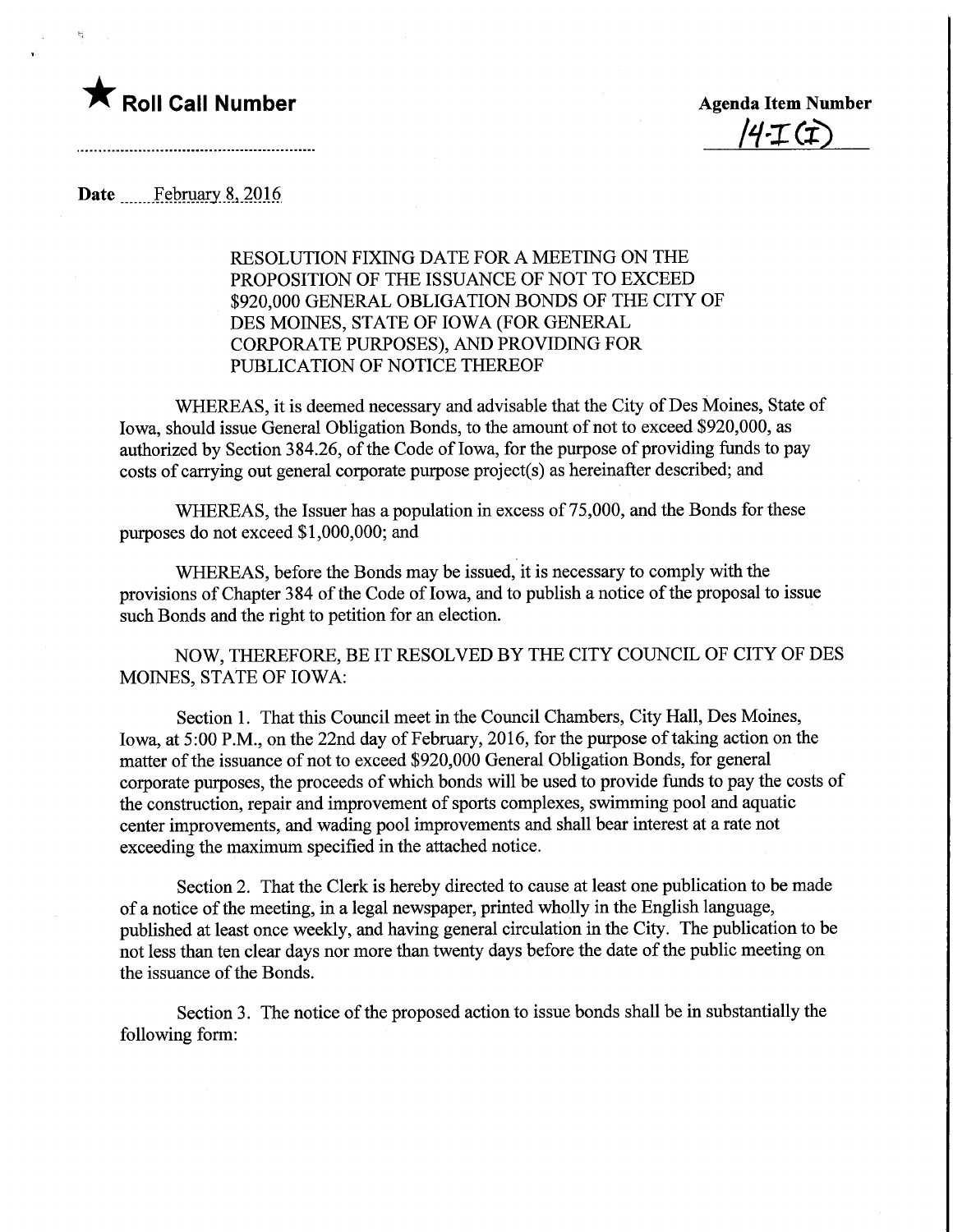

<u>'4·I (I)</u>

Date February 8, 2016

## NOTICE OF MEETING OF THE CITY COUNCIL OF THE CITY OF DES MOINES, STATE OF IOWA, ON THE MATTER OF THE PROPOSED ISSUANCE OF NOT TO EXCEED \$920,000 GENERAL OBLIGATION BONDS OF THE CITY (FOR GENERAL CORPORATE PURPOSES), AND THE HEARING ON THE ISSUANCE THEREOF

PUBLIC NOTICE is hereby given that the City Council of the City of Des Moines, State of Iowa, will hold a public hearing on the 22nd day of February, 2016, at 5:00 P.M., in the Council Chambers, City Hall, Des Moines, Iowa, at which meeting the Council proposes to take additional action for the issuance of not to exceed \$920,000 General Obligation Bonds, for general corporate purposes, bearing interest at a rate of not to exceed nine (9%) per centum per annum, the Bonds to be issued to provide funds to pay the costs of the construction, repair and improvement of sports complexes, swimming pool and aquatic center improvements, and wading pool improvements.

At any time before the date of the meeting, a petition, asking that the question of issuing such Bonds be submitted to the legal voters of the City, may be filed with the Clerk of the City in the manner provided by Section 362.4 of the Code of Iowa, pursuant to the provisions of Section 384.26 of the Code of Iowa.

At the above meeting the Council shall receive oral or written objections from any resident or property owner of the City to the above action. After all objections have been received and considered, the Council will at the meeting or at any adjournment thereof, take additional action for the issuance of the Bonds or will abandon the proposal to issue said Bonds.

This notice is given by order of the City Council of the City of Des Moines, State of Iowa, as provided by Section 384.26 of the Code of Iowa.

Dated this <u>Sta</u> day of **February**, 2016.

<u>ane Kauh</u>

City Clerk, City of Des Moines, State of Iowa

Published in The Des Moines Register February

(End of Notice)